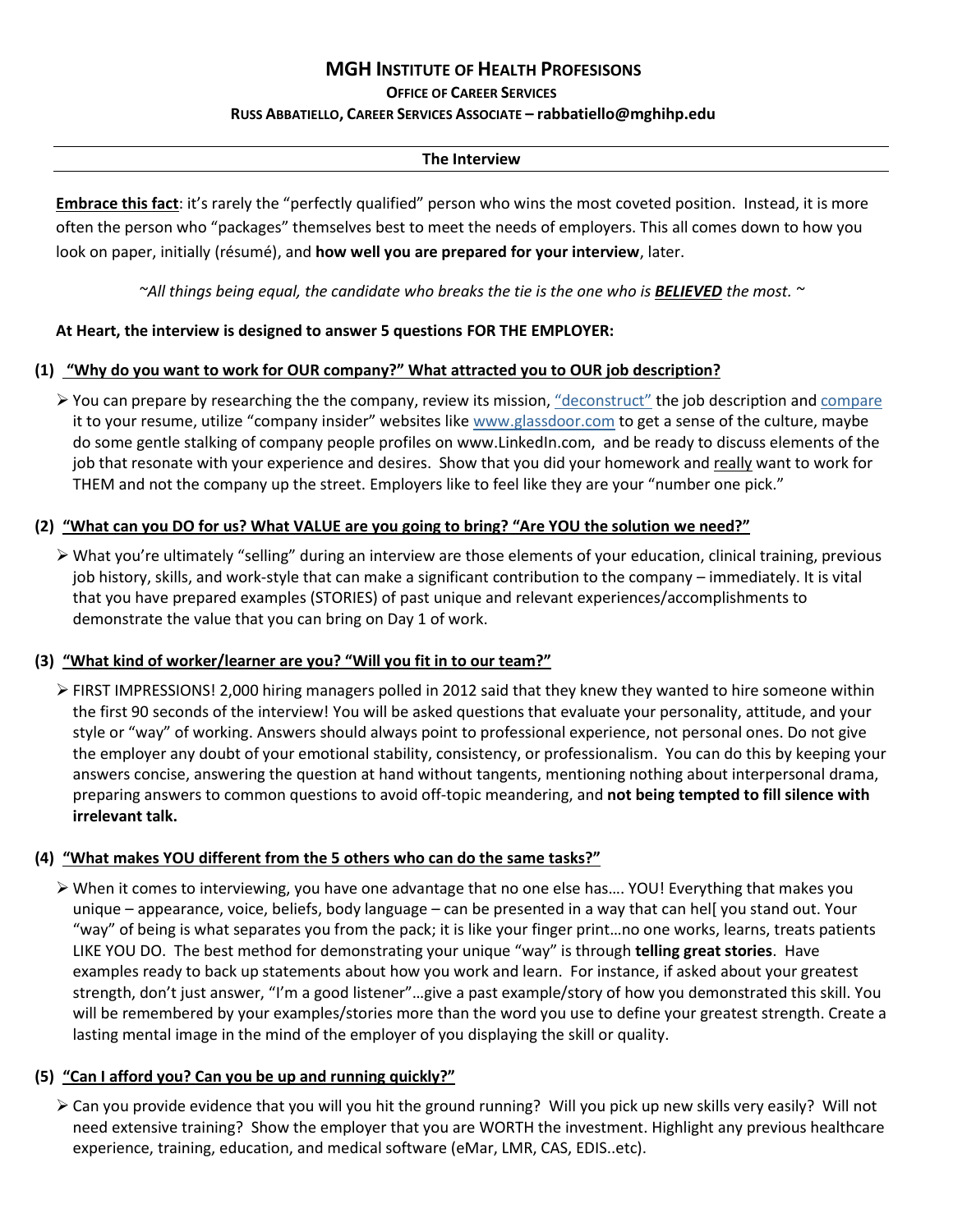# **BEHAVIOR OR SITUATIONAL QUESTIONS:**

The best/only true evidence that an employer can use to decide if we are going to be a good fit and perform well, is our PAST track-record of performance and fitting-in. Behavioral or situational questions, also known as "performancebased interviewing" helps employers use our past experience as predictors for our future behavior. This is why telling stories/using examples is so important in interviews, and why we may encounter long questionnaires on applications.

These questions often begin with "Describe a time when…" "Can you give an example of a time when…" or "What would you do if …" Most of these questions can be divided into performance skills or competencies. Common performance skills sought through a behavioral interview or a related question include:

**\* coping or conflict**. "Tell me about a time when you've experienced conflict in the work setting?" "A time when you encountered a difficult patient," "A time when you had a conflict with a coworker, or a manger." "A time of emergency…" How did you resolve the issue?"

**\* teamwork**. "Give me an example of a time when your work group or department worked especially well with another work group or department to accomplish a goal."

**\* flexibility**. "Tell me about a time where you had to adapt to a change in the workplace over which you had no control."

**\* initiative**. "Give an example of a time when you anticipated problems and were able to influence a new direction."

Take some time to brainstorm your past clinical experiences, work experiences, team projects, committee work, and interactions with patients, colleagues, and supervisors. Write down experiences that stand out in your memory and record how you dealt with those situations.

Once you start this process, you'll be amazed at how many situations you remember. This process will prepare you for the day of your interview, giving you several examples from which to pull. Instead of feeling "on the spot" and coming up empty, you will not appear surprised or caught off guard.

Use the following structure for your answer/story:

- 1. **CONTEXT** *Briefly* explain the context of the situation
- 2. **ACTIONS** *In detail*, explain the actions steps you took to deal with the situation
- 3. **RESULT** *Briefly* explain the positive results of your actions…how they helped everyone

Remember this structure by remembering the word – **"CAR"**

Each response on your behavioral interview is often scored from 5 (very strong evidence that a skill is present) to 1 (very strong evidence that a skill isn't present). Understanding how the interviewer will score the interview reinforces the need to cover every aspect of the interview questions you're asked.

# **TOP INTERVIEWING TIPS**

- **1. Establishing good rapport** with your interviewers is vital! Smile, show enthusiasm, project positive attitude.
- 2. As soon as you leave your house, **you are "on stage."** Be mindful of how others see you.
- 3. **Have ready strong, practiced answers to the most common initial questions**: (1) tell me about yourself, (2) Why do you want this job, (3) Strengths & Weaknesses, (4) Why did you become a xxxxx?
- 4. **Try to avoid negative sound bites** like "never, can't, won't, don't, haven't."
- 5. **Practice your story-telling** be engaging, energetic, passionate and relevant.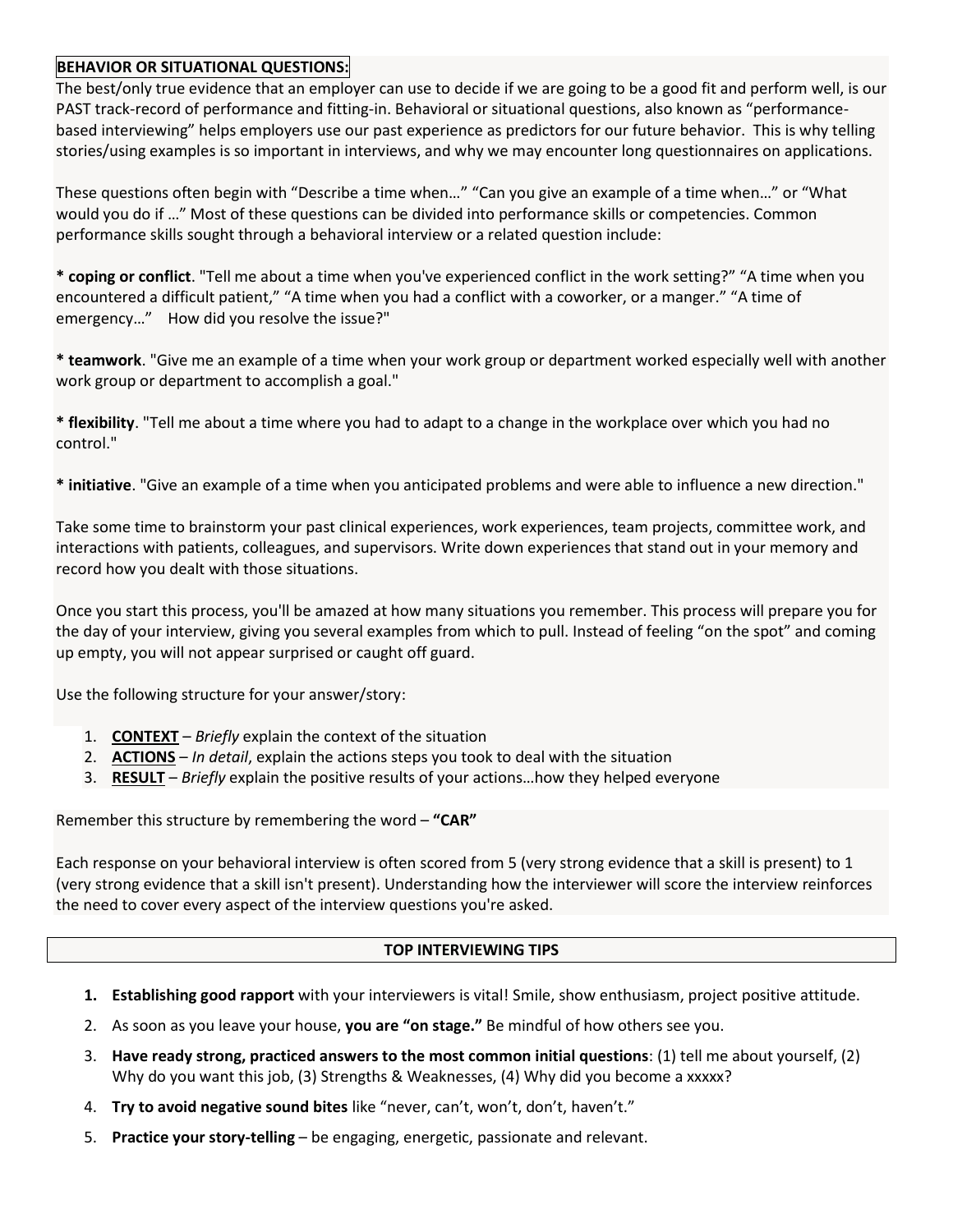- 6. **Consider props** consider bringing in a career portfolio. Be sure to include a copy of your resume and a list of references. All of this is to show your organization skills and how well you prepare.
- 7. **Prepare strategic questions to ask your interviewer**. Most applicants wait until the end of the interview to ask their questions. It is always good to have ready a few questions for the end, but don't make the mistake of not asking questions early on! Asking questions throughout the interview is an effective strategy to discover the biases of the employer – what they are really looking for in a new hire. The job description is HR's version of what the hiring manager wants...your strategic questions can help you get at the hiring manager's "real" job description, allowing you to speak to their specific needs and modify your stories/experiences accordingly.
- *- What key qualities do you highly value in your most successful xxxxxxx here?*
- *- How do you define or measure an employee's effectiveness/success? What is the performance review process?*
- *- What was it about my resume that prompted you to interview me?*
- *- What would you need to see from me in my first few months of to earn high marks on my first performance review?*
- *-What does a typical day look like? Is there a typical day?*
- *-What do you see as this hospitals "key ingredient" to successful patient care?*
- *- How long have you been here? What keeps you here? What do you like most about working here?*

*-Can you tell me about the team I would be working with? What are their strengths? What would it take to be a successful collaborator here?*

- *-What's different about working here than anywhere else you've worked?*
- *- How do you motivate your team to perform at its best?*

*-Why is this position vacant?*

*-As a new xxx, I know I have challenges and hurdles I will have to overcome, could you tell me how you have helped past new xxxx be successful in their orientation and integration?*

*-What unique challenges has this group faced over the last year? (i.e. successes, failures, etc.)*

# **At the end of the interview……**

*What's the timeline for your decision? Can I get a business card? Is there anything else you'd like to know, anything that is still unclear about my candidacy, anything I've said that gives you pause about hiring me that I might address before leaving today? DO you see me as a strong candidate for the position based upon our interview today?*

8. **Take stock of the first impression you make**. Ask people to make an honest evaluation of the impresison you give and your presentation strengths/weaknesses; perform a video-taped mock interview with your career counselor, tape record your voice when conducting a phone screen interview. Evaluate the nonverbal messages you are sending!

Body language and nerves can say it all ...try using the acronym ["SOLER":](https://healthpsychologyconsultancy.wordpress.com/2011/08/25/active-listening-through-body-language/) for active listening strategy.

**S - Square-on**: Sit up and face the other person(s) square on.

**O - Open-posture:** Folded legs, and particularly folded arms can be subconscious signals that you really don't want to hear what the other person has to say. Have an open posture.

**L - Lean-towards:** Lean slightly towards the other person when making a good point. This indicates an interest in what they're saying. Leaning away from a person tends to indicate disinterest.

**E - Eye-contact:** Maintain normal eye contact with the other person(s). If you keep your eyes down, or keep looking away, you can give the impression that you're not a comfortable or willing listener.

**R – Relax:** Don't be too formal or stiff. \*See section on dealing with nerves.

9. **Follow the basic rules** of courtesy, professionalism, and manners. These go a LONG way!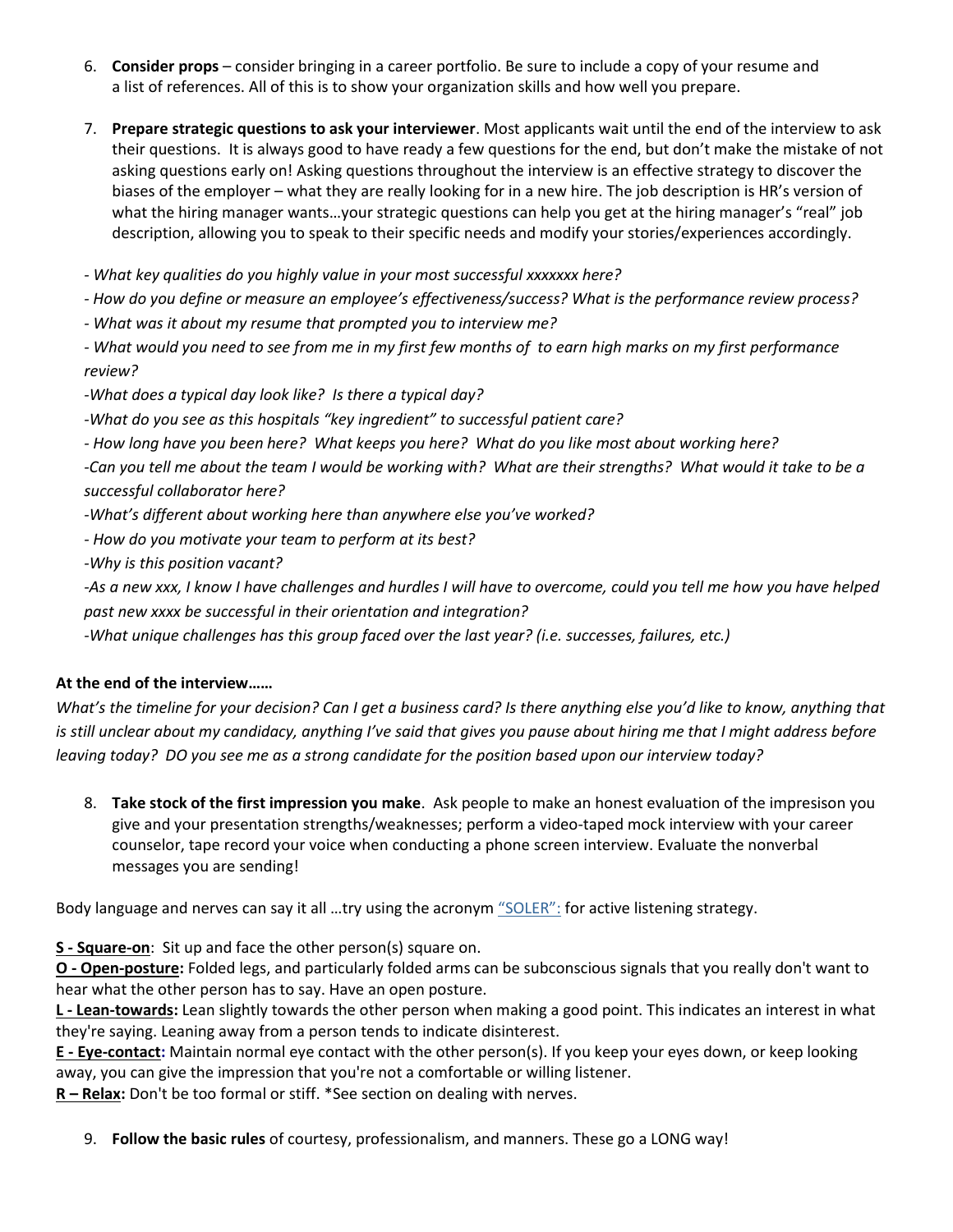- 10. **Do what you must to get inspired,** to reignite the fire so that this enthusiasm shines through. We perform and speak best when we are passionate about the topic!
- 11. **Take stock of your attitude**. Interviewers can spot "can-do" applicants immediately. Employers want employees who: Believe they can change the impossible into the possible; Do things better, smarter, and faster; naturally; Can find new ways to accomplish something without a map; Will relentlessly search until they find a way.
- 12. **Remind yourself of your successes**. Think about it this way, the hiring manager already thinks that you are right for the job, hence the interview invitation. All you are doing now is confirming that he/she was right!

# **13. Be sure to send a thank you note!**

# **14. Don't be discounted for any of these reasons:**

- Inability to deal with 'silences" between questions!!!!!
- Poor personal appearance
- Vague answers, talking in tangents, long-winded, poor speaking voice, unprofessional slang.
- Lack of enthusiasm and confidence
- Condemning past employers; negativity
- Appearance of low self-esteem
- Late to the interview
- Does not thank the interviewer for his/her time
- Asks no questions
- Lack of knowledge about the company or the position

#### 15. **Dress for success**

16. **Demeanor:** Be professional above all, but don't be afraid to let your guard down within reason and be personable too. It's OK to be nervous, and it's even OK to admit you are nervous. Always remember the person behind that desk conducting this interview was once in your very shoes!

*\*See the info graphic below, on the next two pages!!*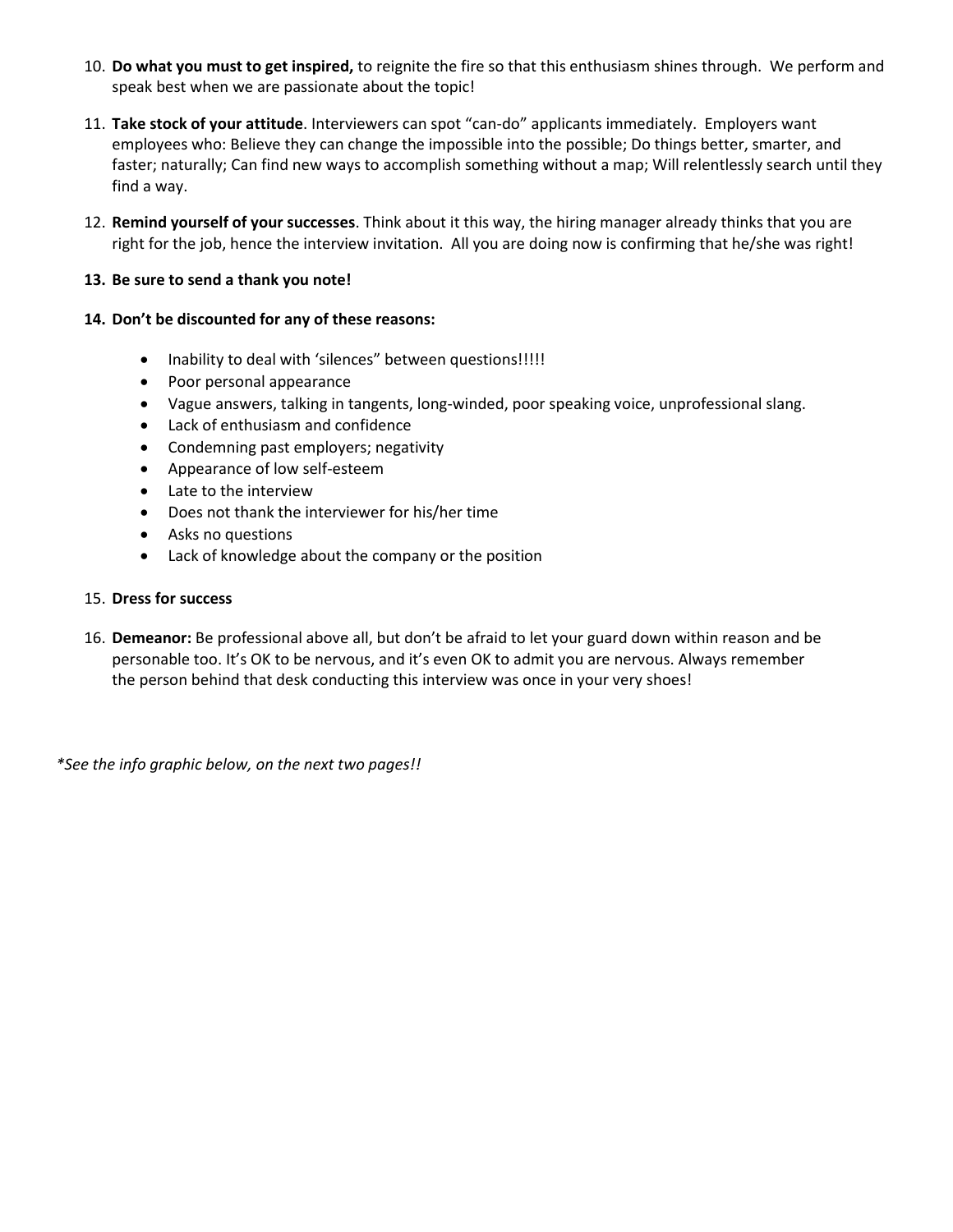# What You Wish You'd Known Before Your **JOB INTERVIEW**

# **Common nonverbal** mistakes made at a job interview

From a survey of 2000 bosses

 $\%$ Playing with hair or touching face

 $\frac{10}{6}$ Having little or no knowledge of the company is the most common mistake job seekers make during interviews

Failure to make ailure to make 67%

Lack of smile  $38\%$ 

Bad posture 33%

21% Crossing arms over their chest

 $9\%$ Using too many hand gestures

Handshake that 26%

33% Fidgeting too much In a survey of 2000 bosses 33% claimed that they know within the first 90 seconds of an interview whether they will hire someone

> The average length of an interview is approximately 40 minutes

# **Statistics show that** when meeting new people the impact is:

7% From what we actually say

The quality of our voice 38% grammar and overall confidence

**Clothes** 

55% The way we dress, act and

Bright colors are a turnoff

Employers claiming they  $0%$ don't want applicants to<br>be fashionable or trendy.

Of bosses said clothes could  $\mathbf{65\%}$  be the deciding factor<br>between two similar candidates.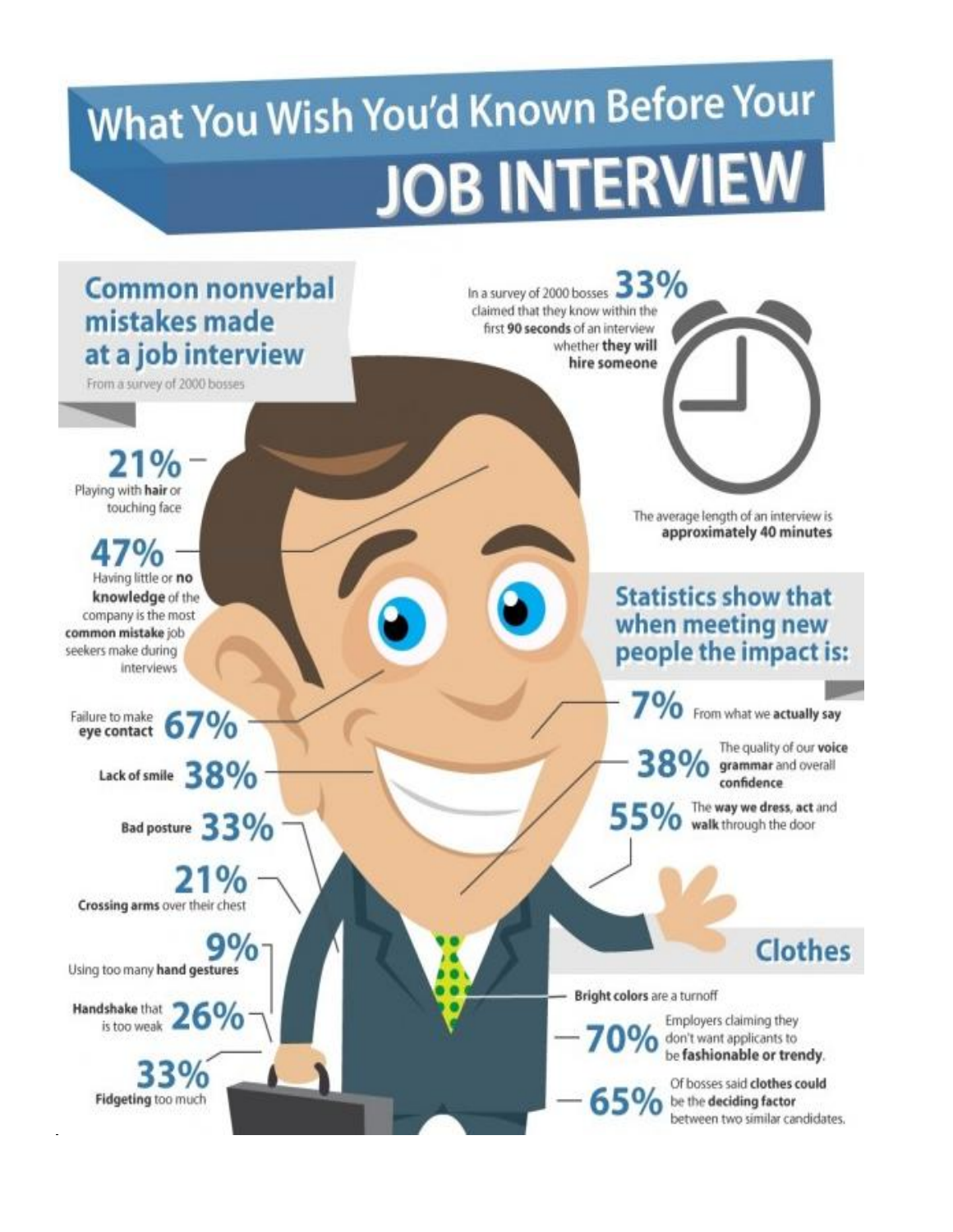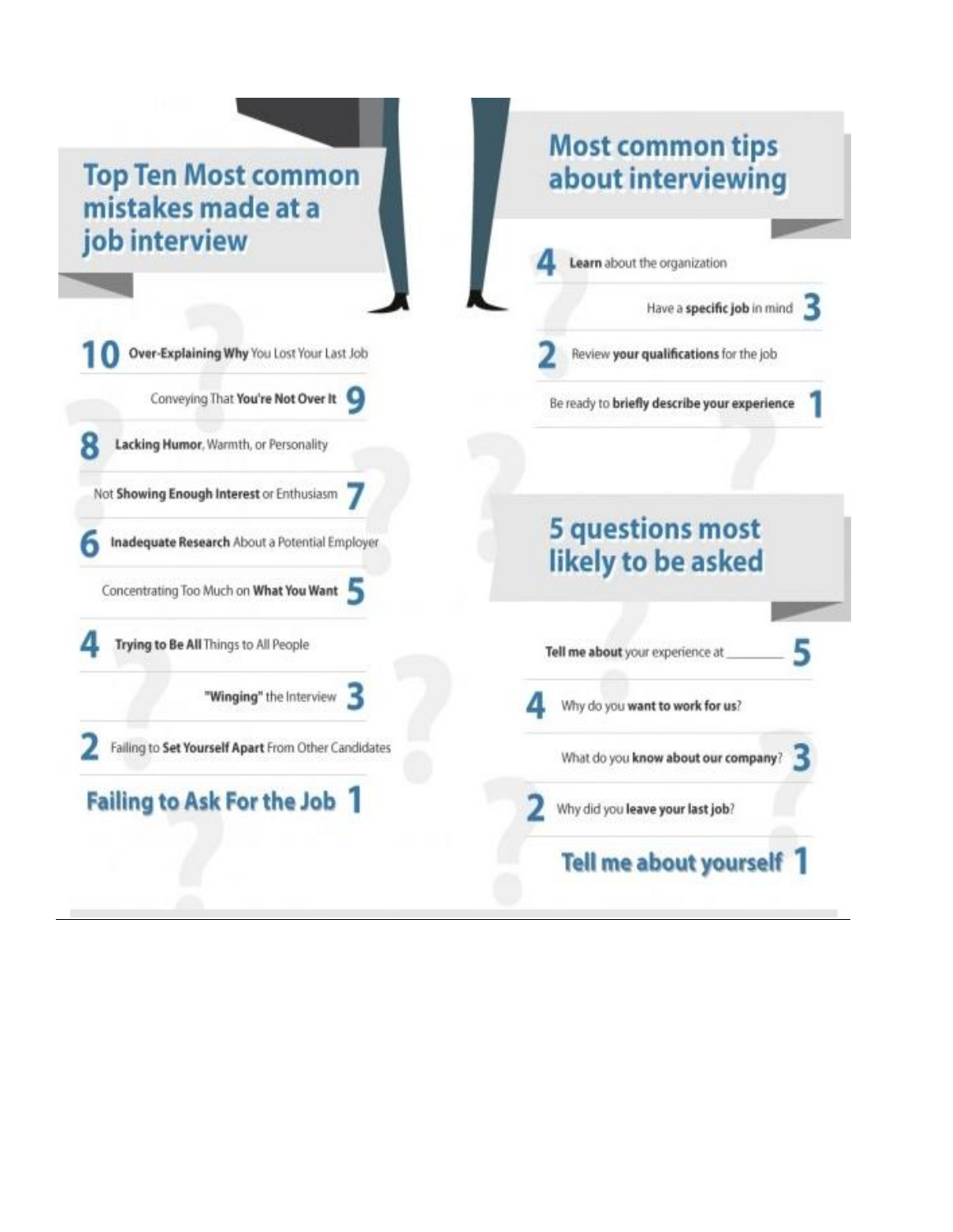#### **PREPARING FOR YOUR INTERVIEW**

#### **Study Your resume, then:**

- **1. Research the company & key players**
- **2. Perform a "T" Exercise if there is a job description**
- **3. Create a "Tree Diagram" to help with "tell me about yourself"**
- **4. Build a storybook for "tell me about a time when…." Or "what would you do if…" questions**
- **5. Outline answers to the most common introductory questions: Why do you want this job, what are your key strengths, what is a weakness, what will you bring to the table**

**\*Study your resume –** and let a few trusted colleagues read it as well. A clarifying resume question can/will always trump any other interview question. Scan your resume and think through any items or even "red flags" that an employer may initially hone in on, and get ready to answer!

# **1. Research**

This isn't research for you to then regurgitate in the interview to show you prepared. It's mainly for your own background information, to inform your understanding of what they're all about — which will help you have a more intelligent conversation with your interviewers because you'll better understand their context.

It's not about rote memorization or proving anything. It's more like the type of research you'd do if you were an independent consultant about to meet with a prospective new client.

Do your research on the Industry: Do Research on the Company: Do Research on the Specific Job Opportunity:

– how they see themselves — what do they think differentiates them from other companies in the field? What do they say makes them different from their competition?

- what they're most known for
- any recent news they've made and why
- their biggest current initiatives/projects/products/clients
- anything you can find about the company's culture and values

– roughly what size they are — not to regurgitate back to them in your interview, but to give you a general sense of their context

– who their key players are, so that you recognize names and know what sorts of backgrounds they bring -How Ii the job important To the success of the company's mission?

# **2. Perform "T- Exercise" and begin to outline stories/examples of how you fulfill requirements.**

This exercise requires that you overlay your accomplishments onto the employer's needs. This prepares you to talk about your accomplishments, long-term goals, as well as strengths and weaknesses in the context of the specific job you are interviewing for. Draw a line down the middle of a blank page. List the employer's needs on one side and your examples/stories of your skills & accomplishments that prove you can do the job, on the other. In the interview, you'll be able to point out these compatible assets for the employer & you'll stand out.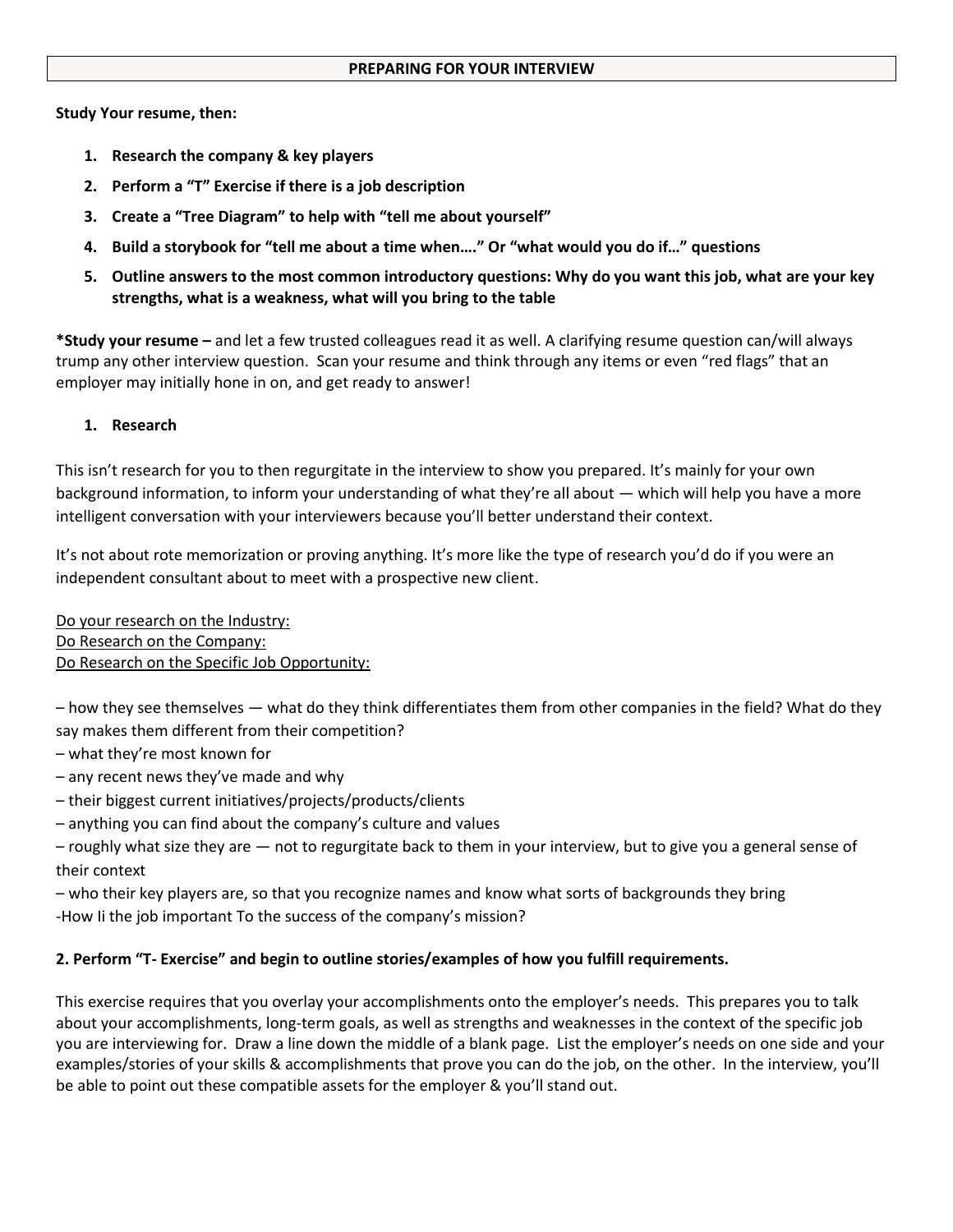# **1. Create a TREE DIAGRAM to help with "tell me about yourself."**

Create a bulleted or pictorial story of your professional journey. This is a picture/diagram that charts your professional work history up to this very moment. The picture should remind you of your RELEVANT professional story – while each important move you made, job you've held, personal experience, or volunteer effort is explained in a way that highlights its value to THIS employer's needs in THIS job. It's all about transferable experience, jobs, and skills. This diagram can be used for the inevitable "Tell me about yourself" question. Use elements from your T-Exercise to guide you in your choices for the diagram. The basic idea – we can remember a picture much better than script!

# **2. Build your "storybook" – strengths, accomplishments, unique experiences, overcoming challenges, overcoming conflict- into memorable stories.**

Accurate illustrations of the significant goals you've achieved & the skills & training you've mustered to achieve them. With stories you can create a movie, an image in the mind's eye of the employer …. And THIS is how you will be remembered - THIS is how you will differentiate yourself. Think about your dating years….. likely, you are with your current significant other or spouse mainly because you were drawn to his/her life stories and values. His/her "life experiences" and "world perspective" resonated with you deeply, thus allowing you to make a choice that seemed utterly, natural.

**Which stories do you use?** Well, what do you think prompted the employer to want to meet you, in the first place? Those are the stories you use. For your most recent couple of jobs, education, clinical, internships on your resume, detail 3-5 stories of highlight, accomplishment, success, failure, and challenge to pull from. You will then be ready to provide evidence for your value statements throughout the interview.

# **3. Create an INTERVIEW OUTLINE to the most common intro questions:**

It is vital to create an outline/summary of your answers to anticipated common questions and topics. Use the questions below (and any others you can think of) as your outline headings and write out your answers in full, as if you were speaking them in conversation. Keep your answers concise and paint each statement in light of the job requirements. Later you will rework this outline so that 1 sentence, 1 word, or even an acronym will suffice to remind you of the whole answer. Review the summary the night before and bring your shortened outline and Tree Diagram with you to the interview. One simple glance down is all it takes if you get stuck on a question!

# **(a) Tell us a little about yourself**

An open-ended question designed to judge your communication skills and personal motivations for interviewing for this job/employer. The hiring manager wants a quick, two- to three-minute snapshot of who you are and why you're the best candidate for this position. \*Tell me about yourself does not mean tell me everything. Just tell me what makes you the best. Start with a "hook" sentence that defines the core message you want to convey, and then use the rest as evidence to support the message.

Use your TREE DIAGRAM to help answer this question. Segment your answer into periods of time tracing your RELEVANT journey up to this moment always speaking in ways that highlight your value for the job at hand. Memorizing your STRONG opening sentence will help trigger your memory about the rest of the answer. How would you best describe your most valuable attribute in one sentence? This is a good place to begin.

The key is to be memorable. Like "Simon" from American Idol used to warn, "That performance was forgettable." We need to leave a positive impression that endures.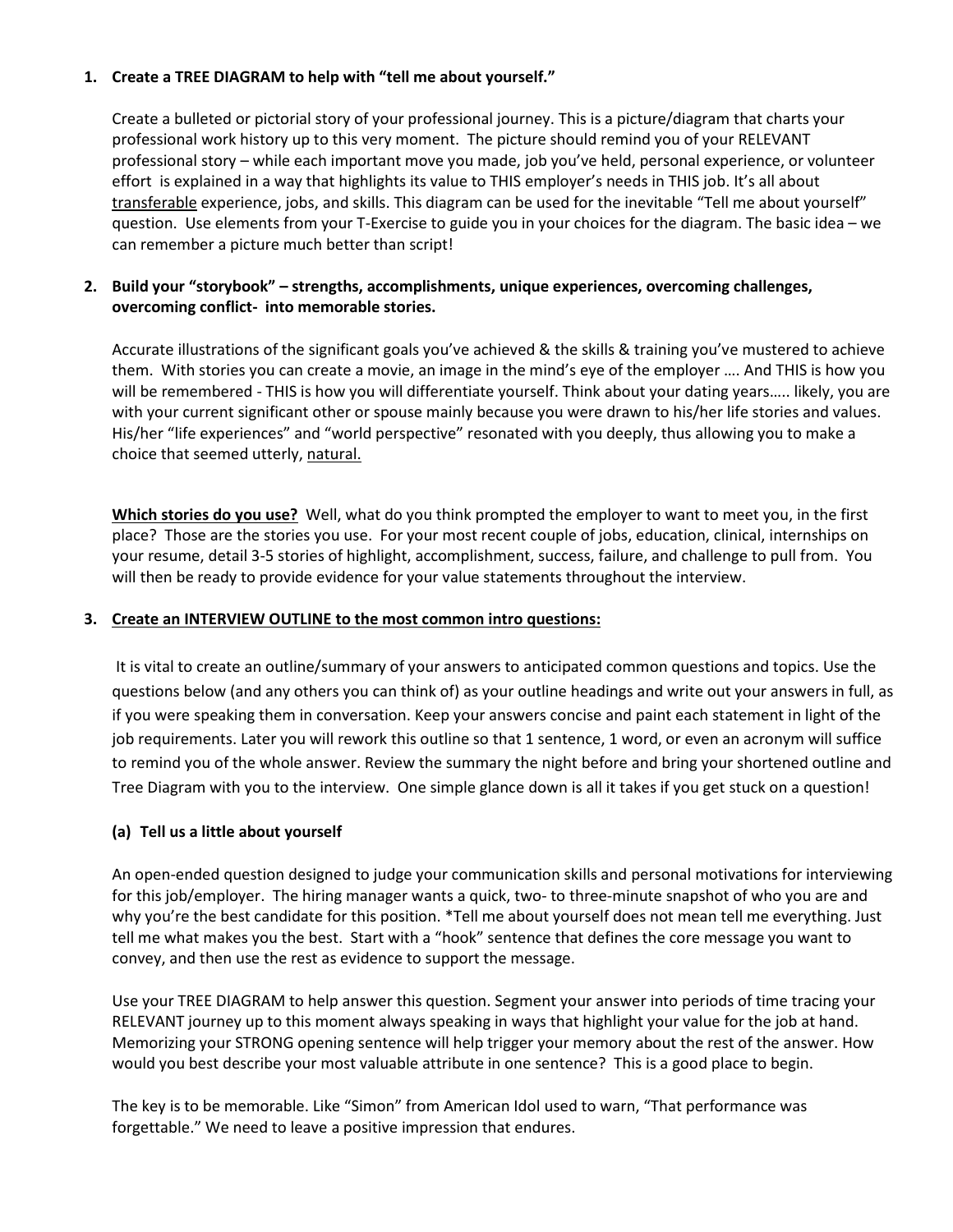# **(b) Why do you want this job/Why should I hire you?**

Segment your answer into 3 parts: (1) Your motivation as to why you desire to do this kind of work, "at all" – your personal/philosophical WHY. (2) How the position and the particular company resonate with your own mission and vision for success…, i.e. "In my job search, I've investigated a number of companies; yours is one of the few that interests me, for these reasons..." (3) How your skills and potential match up great with the job description.

Your "WHY" is unique and different from everyone else – an opportunity to be remembered! Study the job description carefully and research the "about us," "investor," and "in the press" pages on the company website. Glean some key elements and explain why you would like to contribute to such a mission, rather than the place up the street. Think about the "PERSONAL WHY" and "PROFESSIONAL WHY," come up with 2 additional reasons other than your "skills fit the job description."

# **(c) What are your strengths?**

The uniqueness lies in your stories/examples, not so much in the word you use to describe yourself! So practice being a good story-teller. No one else performs these skills like you do; it is the intangible "way" you work that separates you. Have three powerful stories on-hand to help the interviewer see you using these skills/strengths in his/her mind's-eye. If possible, try to come up with 3 descriptors or adjectives that are memorable: *"perseverance; empathetic; visionary; attentive; conscientious; driven; resilient; versatile; dependable, consistent, self-disciplined, decisive…"* I will often start like, "the consistent feedback that I have received from supervisors and co workers is that I am xxxx, xxxx, and xxxx."

\*If all interview applicants are likely to have similar skills, education, and general experience (the rest were screened out!), how will you stand out? How will you be remembered?! **The degree to which you are remembered is equivalent to the "power" of your story-telling, your examples!** Be unique, use vivid metaphors and analogies, be animated, positive, and energized. Think about the employer's perspective – what "hard" and "soft" skills are they expecting you to have?

# **(d) What are your weaknesses?**

This question is designed to see if they need to be concerned about you doing the job well. It is very important to not say anything that may raise a "red flag" - question your ability to handle all requirements of the job, your stability, or your consistency. Keep your answer work-related and always explain how you are working on dealing with the weakness. We can do this by always ending with "here are some steps I have/am taking to improve."

For example, *"an area that I am working on and hope to always challenge myself with is keeping up-to-date on the advances in computers and technology. I like this challenge. The laptop I bought today will be outdated by tomorrow. Although I am quite proficient in (list softwares that will be required for this job), I still feel the need to stay up with the times. Ways I have worked/been working on this include going back to school for a certification, taking classes at night, researching free tutorials, purchasing books, shadowing a friend who is very proficient…etc." "I can't think of any major draw backs, but something I am working on is being less reflexive to new situations that arise."* 

NEVER use the word "weakness," instead, you are discussing an "area of improvement" that can never be perfected….an improvement that the interview is likely working on too! Every company wants someone who will always strive to better themselves and face challenges head on. It goes without saying, always be POSTIVE and never speak badly about past employers.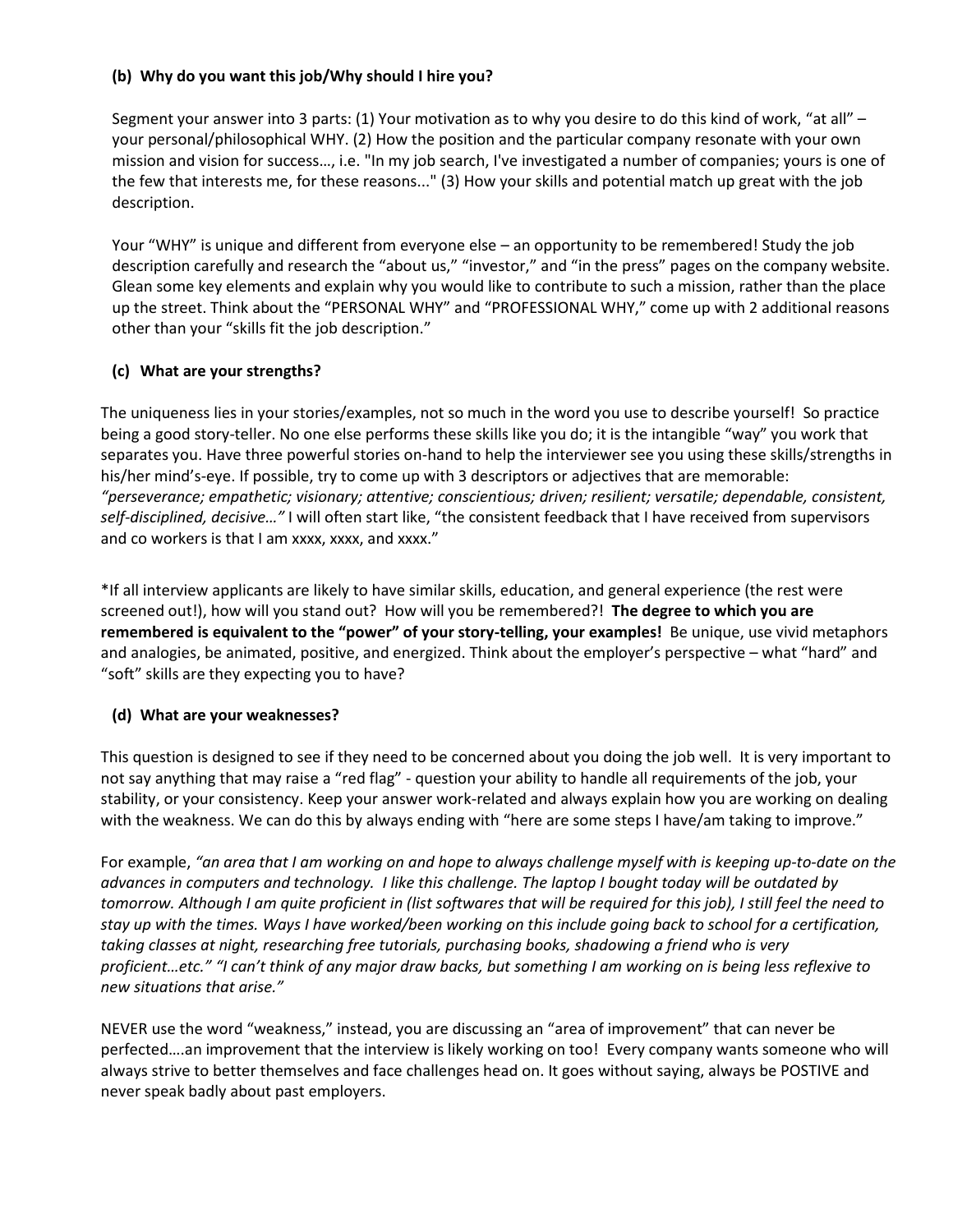Examples of other interview questions to think about:

- 1. **What is your long-range objective?**
- 2. **How has your education prepared you for your career?**
- 3. **Are you a team-player?**
- **4. Why choose xxx as your career?**
- **5. What do you find most rewarding about being a xxx?**
- **6. Do you prefer to work alone, or as part of a team?**
- **7. Why go to xxxxxx school for your training/degree?**
- **8. What job/internship did you enjoy the most? Why? Which one was your least favorite, why?**
- **9. If I were to ask your professors to describe you, what would they say?**
- 10. **What qualities do you feel a successful manager should have?**

Questions specific to Clinical/Healthcare Interview:

# 1. **A time when had a conflict with a patient, co-worker, or physician**

Note that if you have no example, most interviewers will keep drilling deeper to find a conflict. The key is how you behaviorally reacted to conflict and what you did to resolve it.

For example: "Yes, I have had conflicts in the past. Never major ones, but there have been disagreements that needed to be resolved. I've found that when conflict occurs, it helps to fully understand the other person's perspective, so I take time to listen to their point of view, and then I seek to work out a collaborative solution. For example . . ." Focus your answer on the behavioral process for resolving the conflict and working collaboratively.

- 2. **Discuss your most difficult patient. What made them difficult and what did you do about it?**
- 3. **Discuss your most memorable patient.**
- 4. **Time you had to advocate for a patient.**
- 5. **Discuss a time when you went "above and beyond" for a patient.**
- 6. **Discuss a time when you used critical thinking to resolve a patient-related problem.**
- **7. Give me an example of how teamwork helped you accomplish a task.**
- **8. Tell me of a time when you made a mistake in the clinical setting and what you did about it.**
- **9. An example of when you demonstrated strong patient safety.**
- **10. How you handle stress, or an example of how you handled (or would handle) an irate patient.**

# **ACTUAL QUESTIONS RECEIVED BY INSTITUTE GRADS**

# **1. Brigham & Women's Hospital – intermediate medical unit**

- Interview lasted 1.5 hours, included tour and intro to other nurses
- Why did your decide on nursing as a career?
- What are your strengths? What are your weaknesses?
- What are you looking for in your first RN job?
- Give an example of a time that you received feedback and gave feedback.
- Case of three different kinds of patients…who would you check on first, and why.

# **2. Renown Medical, Reno, CA RN at Trauma ICU and Cardiac ICU ( 2 separate jobs)**

- Had a short interview with the nurse recruiter and then met with the nurse managers for both the units I was interviewing for and a staff nurse or two from each unit- they all asked me questions together.
- The nurse managers and nurses asked questions mostly from a question bank/packet they had, and wrote down the answers I gave.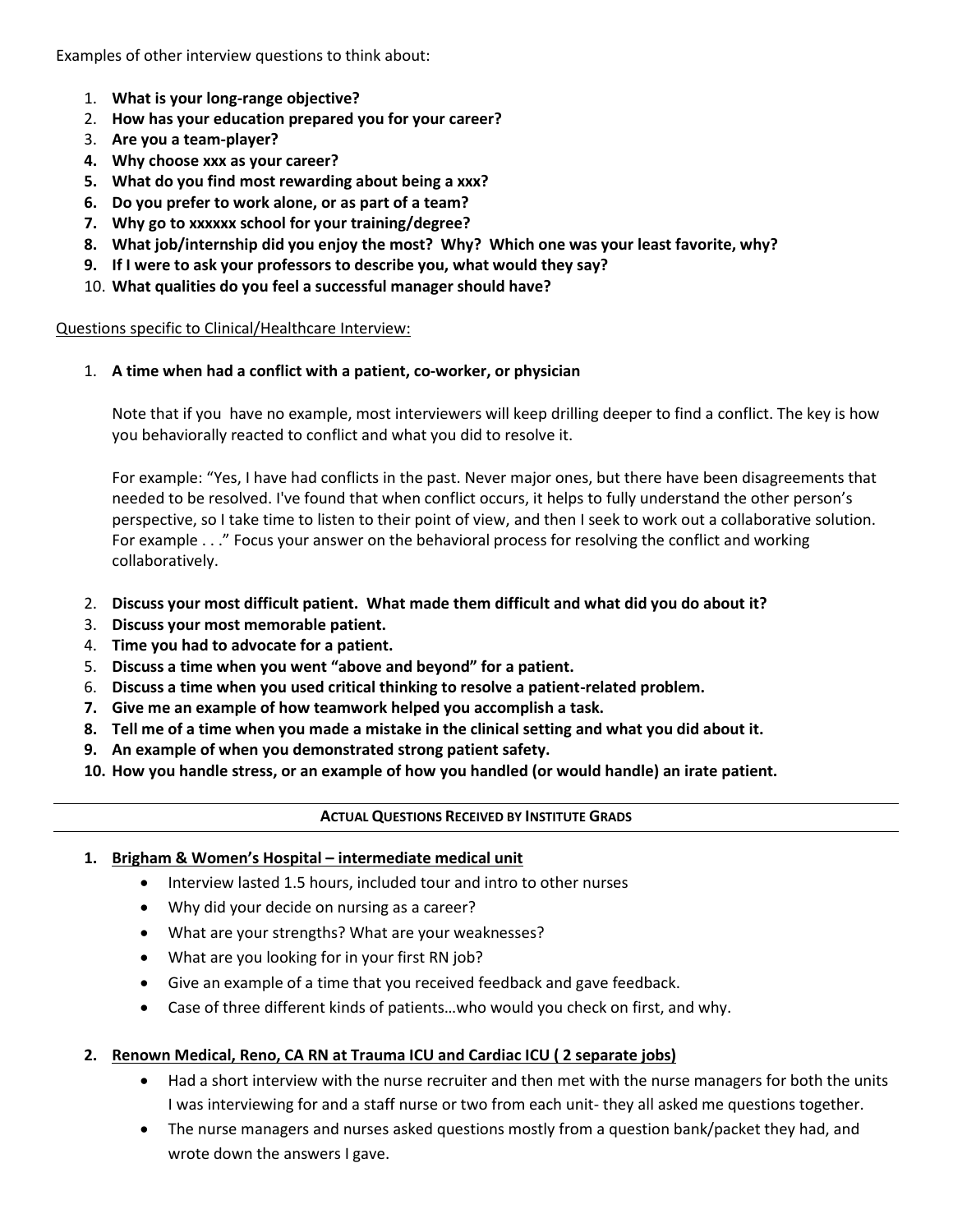- Why do you want to work here?
- Why did you choose nursing as a career?
- What could you bring to the unit? (Trauma ICU and Cardiac ICU)
- $\bullet$  I got a couple of scenario questions "what would you do if you had a patient who just died and their family was all there and grieving and you had to admit someone from the pacu; what would you do if you disagreed with an order written by a doctor?"]

# 3. **Massachusetts General Hospital, Newborn Family Unit (Postpartum), RN BSN**

 I met with the unit manager first, although I think normally you meet with HR first and then they send certain candidates on to the interview with the Nurse Manager.

Interview with Nurse Manager of the unit:

- Length of interview was not specified when interview was scheduled but it ended up being 1 hour and 20 minutes.
- Started with personal questions about me.
- Went into professional questions.
- Interviewer asked if I had questions for her.
- Interviewer told me she currently had no positions but would be getting her new budget soon and that she would like me to follow up with her within 6 weeks (she gave me her card).

Interview with HR:

- Was scheduled for 30 minutes; ended up being 1 hour.
- Started with questions about me.
- Interviewer then discussed orientation, benefits, and salary (without my asking her to).
- Interviewer requested a copy of my resume and cover letter be brought to the interview.
- Ended with interviewer telling me that an email would be sent for me to enter reference information; once my references had all submitted their recommendations she would contact me to discuss a possible job offer.
- After my references were submitted I received a call from HR about a week later with a job offer pending criminal background check.

I sent an email and handwritten "Thank you" to the Nurse Manager and an email "Thank you" to the HR recruiter.

Interview with Nurse Manager of the unit (since this interview was in the frame of a "practice interview" she had suggestions for good responses):

- What do you like to do outside of work and/or how do you relax?
- Why do you want to work for Mass General? (Her suggestion was to emphasize points in the hospital's mission statement and express and interest in working at a Magnet Hospital).
- Why are you interested in postpartum? (Her suggestion was to emphasize interest in patient education and what an honor it is to be part of a family's birth experience.)
- What kind of shifts are you interested in working? (Her suggestion is to say that you are interested in doing whatever works best for the unit to facilitate good patient care.)
- How has being a teaching assistant helped you prepare for working as a nurse?
- How has being a paramedic helped you prepare for working as a nurse?
- How would you deal with conflict or disagreement with a colleague?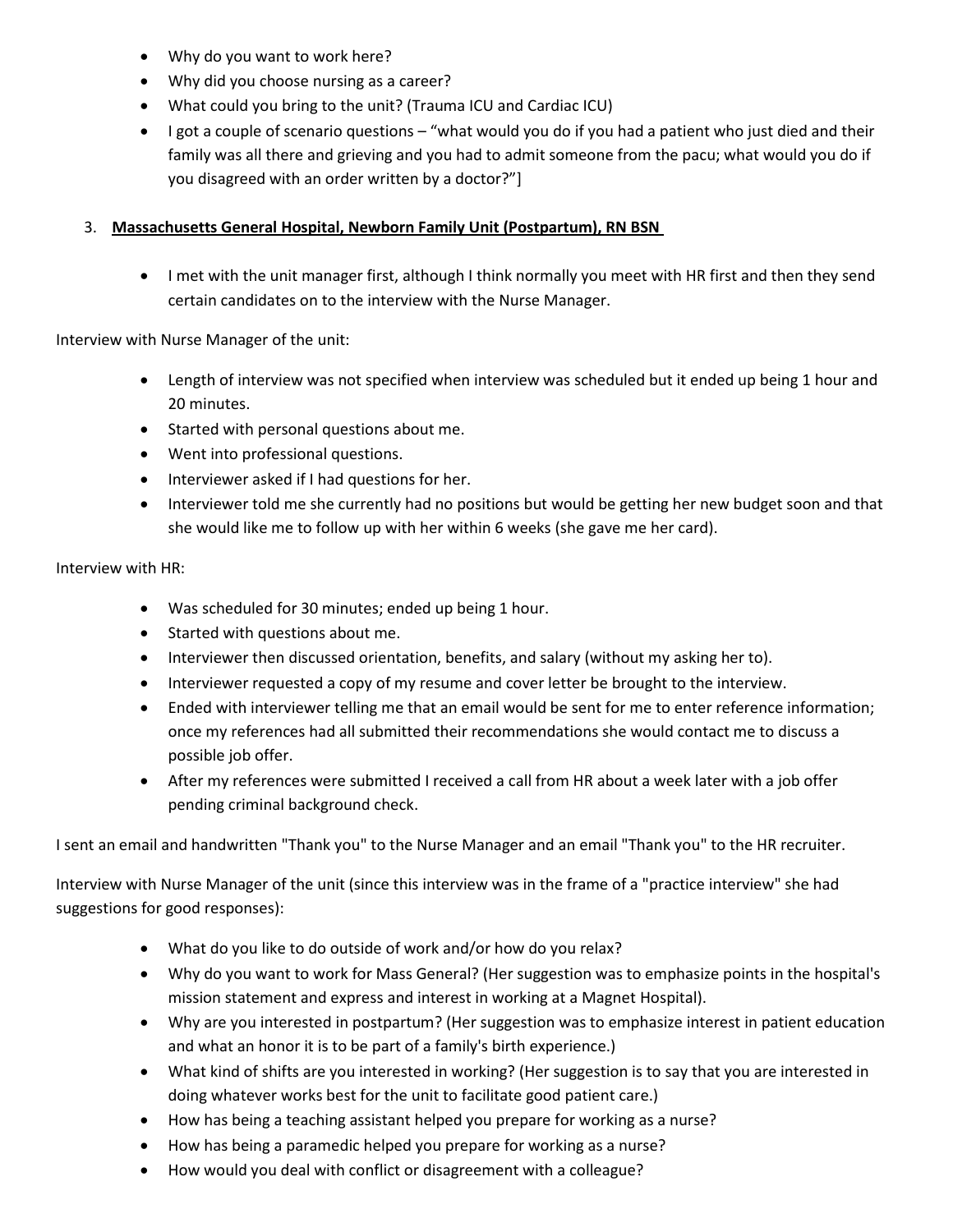Do you have any questions for me? (Her suggestion is to have 3 questions prepared; some good ones are to ask about the orientation process, the Nurse Manager's nursing philosophy, asking about the Nurse Manager's management style.)

Interview with HR:

- Why did you decide to become a nurse?
- Have you ever had a difficult patient that you felt you dealt with well or received positive feedback on how you worked with the patient?
- Have you ever dealt with death at work?
- Have you ever worked an overnight shift?
- Then she asked a lot of questions specific to my resume.

# 4. **Lowell Community Health Center**

- Why do you want to work in public health and not at a hospital?
- What would be some negatives working here vs a hospital?
- How would you handle a difficult child?
- How do you plan to continue your CEU credits?

# **5. New York Presbyterian Hospital – Women's Health; postpartum special care nursery**

- What patient did you go above and beyond for?
- Why this hospital and why specifically this department?
- Tell me about yourself?
- What you see yourself doing in 5 years?
- Critical thinking situation?
- Situation where you showed leadership?
- Past job likes/dislikes
- most difficult patient and what you did
- Why should I hire you

# **4. Beth Israel**

I was asked:

- What made you choose nursing as a career?
- Why do you want to work on this floor?
- How do you see yourself making the transition from PCA to RN?
- How will you handle delegating to PCAs?
- There were also scenario questions about HIPPA, an ethical dilemma, error in insulin administration, and one asking what I would do if I saw a fellow nurse running down the hall (emergency situation).

# **6. Physical Therapy Rehab Hospital**

- What is a challenging situation you had to overcome?
- Can you describe a time when you had a conflict with someone and how you handled the situation?
- What is your greatest accomplishment?
- Describe yourself in three words.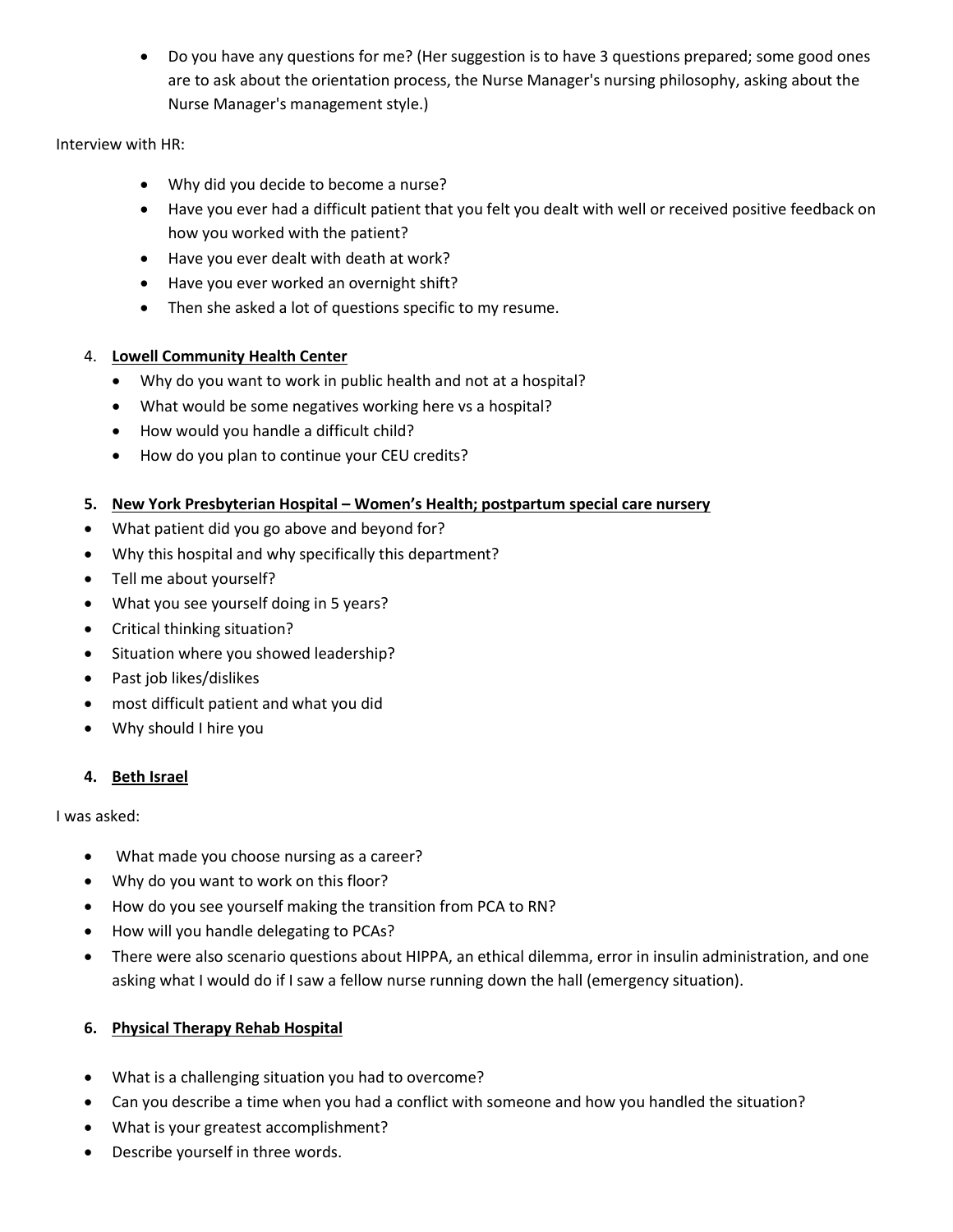- Can you tell me about a situation in which you felt rewarded as a physical therapist?
- What is a situation in which you wish you did something differently?
- What are your weaknesses?
- What attracted you to this facility?
- What do you see yourself doing in 5 years (career, personal, etc.)?
- Describe a time when you had to advocate for a patient.
- Tell me about your work experience.
- I find that most employers like to ask how you overcome a challenge and how you interact with other people in the workplace.

# **7. SLP CYF Interview**

- What kind of experience have you had with [[dysphagia, voice disorders, aphasia, cognition disorders, dysarthria, trachs/vents, AAC]]?
- Which aphasia assessments are you familiar with?
- Which cognition assessments are you familiar with?
- How much experience have you had with MBS/FEES?
- Would aphasia be more or less severe in person with stroke or person with brain tumor (resected)?
- What are your goals with your CF?
- Tell me about a time you had a conflict with your supervisor.
- Why do you want to work here?
- What is your learning style?
- Organizational Skills
	- 1. How do you keep up with due dates and important to-do items?
	- 2. How do you organize therapy data and session notes?
	- 3. How do you stay organized?
	- 4. How do you keep data during a therapy session with a busy client?

# Theory

- 1. What's your philosophy for serving preschool students for speech/language?
- 2. What model do you use to serve students currently? (pull out, push in, inclusion, collaborative, coteaching, consultation?)
- 3. What model do you use to serve students with autism?
- 4. What program/model do you use to serve students with articulation/phonology disorders?
- 5. How would you approach serving children with multiple special needs in a self-contained classroom setting?

# Experience

- 1. Tell me a little bit about yourself.
- 2. Tell me about your current work setting.
- 3. What social skills resources do you use for children with autism spectrum disorders?
- 4. Tell me about the most difficult client you've ever had and how you worked through it.
- 5. Tell me about the hardest therapy session you've ever had and how you made it work.
- 6. What experience do you have with children with \_\_(whatever disorder the site specializes in serving)\_\_\_\_\_\_\_\_\_\_\_\_\_\_?
- 7. What AAC/Assistive Technology experience do you have?
- 8. How do you involve parents and teachers in treatment?
- 9. Tell me what you do in your current job.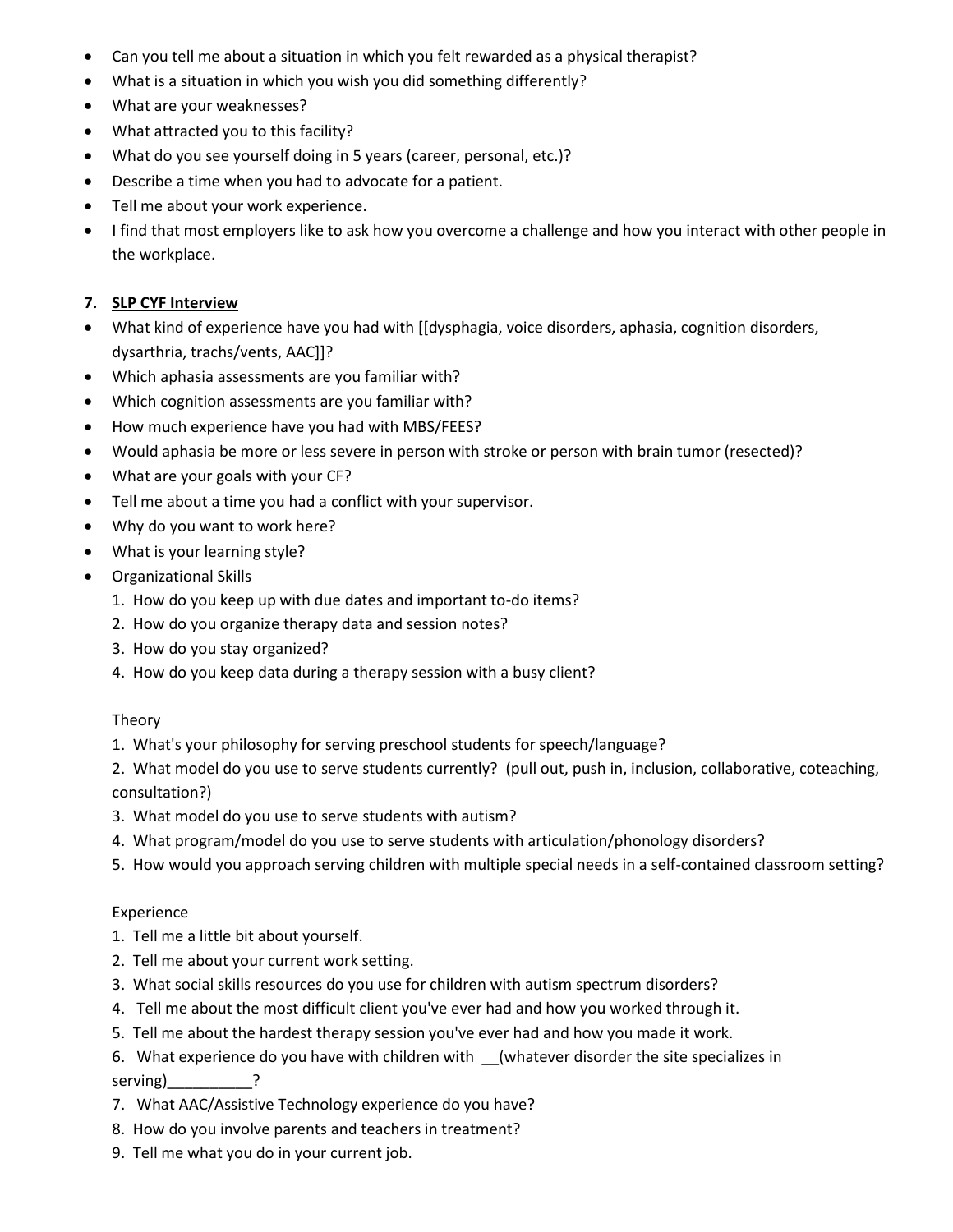Personal Qualities

- 1. What are your strengths?
- 2. What are your weaknesses, and how do you overcome them?
- 3. What prompted you to want a career in speech language pathology?

#### Goals/Job Outcome

- 1. What are you looking for in a job?
- 2. Describe your perfect/dream job.
- 3. What's most important to you in your job hunt?
- 4. What are your favorite settings/special populations to work with?
- 5. What age group do you most enjoy working with?

#### Knowledge Base

- 1. What continuing education courses have you taken in the past 2 years?
- 2. Are you certified in any therapy program such as Hanen, Floortime, ABA, Lindamood Bell, etc?
- 3. Do you regularly attend ASHA, and which courses do you typically go to?
- 4. Tell me what you think the current events/issues are in speech-language pathology.
- 5. How do you usually come up with goals/objectives for clients?
- 6. Describe the steps you'd take to conduct an evaluation (both quantitative and qualitative).
- 7. What do you see as your role in the Response to Intervention (RTI) process in a school system?
- 8. How would you keep your caseload manageable?
- 9. What do you see as your role in regard to reading/writing skills for elementary school students?

10. What strategies do you use regularly for children with \_\_\_\_\_\_\_ (autism, social skills deficits, Down Syndrome, apraxia, feeding disorders, etc.)?

# **8. Beth Israel RN Interview**

- Describe a memorable patient you cared for
- Describe a workplace conflict and how you handled it
- You are caring for a 24 year old female patient with a terminal diagnosis. Her mother does not want you to tell her. What would you do?
- You accidentally administer 20 units of insulin instead of the ordered 2 units. Explain what you would do. (I responded with page the MD, asses your patient for signs of hypoglycemia, give the patient juice or something with sugar)
- Describe a situation where you were a member of a team, working towards a common goal.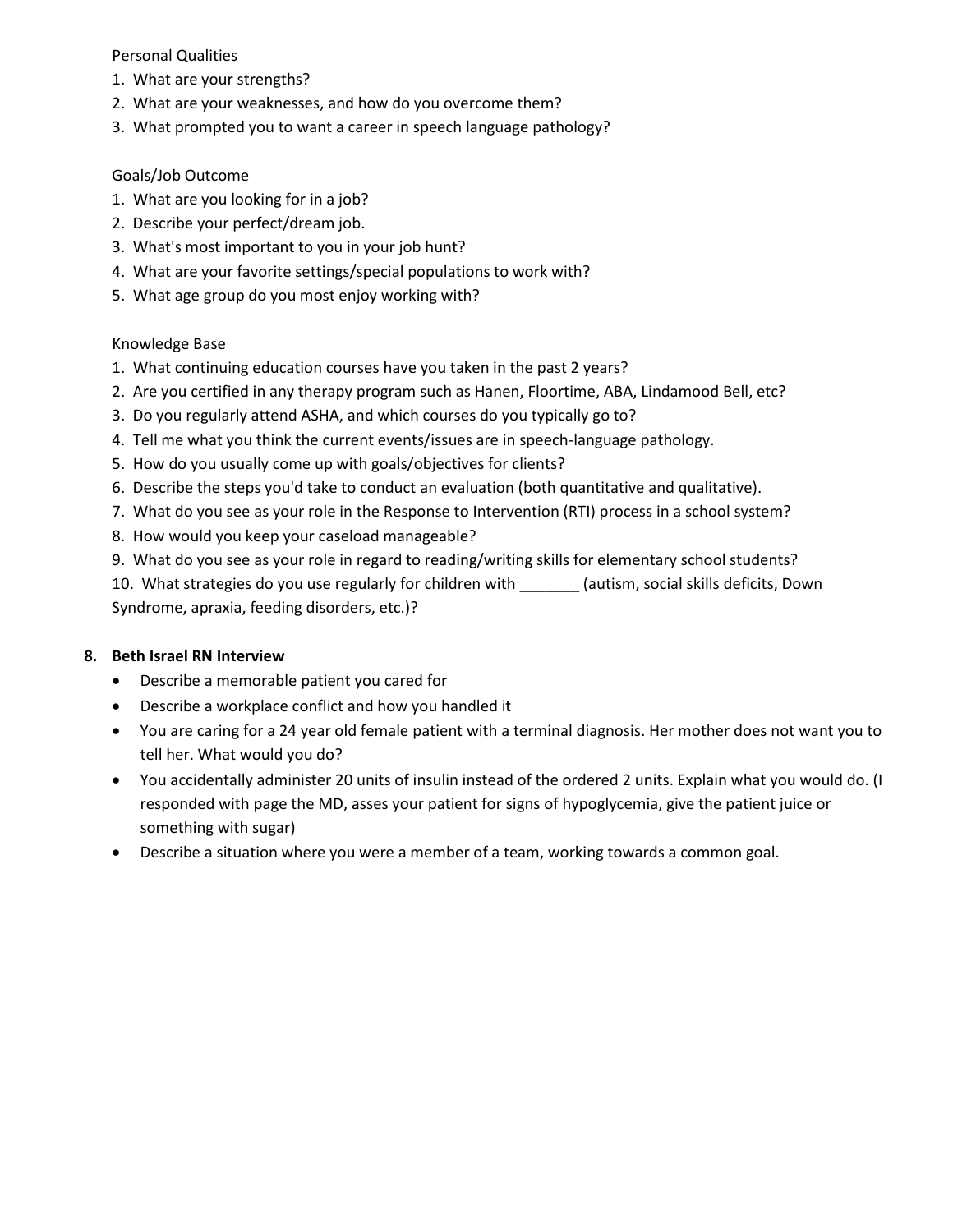#### **-Study Your resume**

**-Research the company & key players -Perform a "T" Exercise if there is a job description -Create a "Tree Diagram" to help with "tell me about yourself" -Build a storybook for "tell me about a time when…." Or "what would you do if…" questions -Outline answers to the most common introductory questions: Why do you want this job, what are your key strengths, what is a weakness, what will you bring to the table**

#### **- First Impression:**

The interviewer will form opinions of you in the first 90 seconds. Think about the often overlooked and often taken for granted details and be your friendly, professional "best version" self - smile, dress well, shake hands, don't sit until they sit, have good eye contact, introduce yourself to everyone, give fresh copies of resume on good paper, maybe have something to write with and pad of paper to take notes. Basically, orchestrate the "first impression" you want to give.

#### **- Be ready for the first few questions**:

*Be sure to study your resume closely* - trying to anticipate what kinds of resume-specific questions you may be asked, initially. If there are any obvious concerns ("red flag items") in your resume, you are likely to be asked to clarify these first.

If there are no resume questions (or after) you will get the all important *"opening questions"* which will set the stage for the rest of the interview. Likely these will be: "Why did you decide to become a XXX? or "Tell us a little bit about yourself? or "So, tell me why you are applying for this job on this floor/unit/clinic?" Follow-up questions that will often come include: "What are your top 3 strengths? What is a weakness? How have your clinical rotations prepared you for this role?" Your research of the company or organization will help inform your first few questions. Take a look to see if they have been in the news lately….look at press releases.

- Most other questions are likely to be **"performance based"** questions - ones that start with "Tell me about a time when......" Or, a **situation based** "what would you do if ....?"

# **- Prepare your STORIES:**

Readying your story-book from your past relevant jobs and your student clinical rotations is the key to answering these performance-based questions. Write down two highlights or "take-aways" for each clinical you completed. You can always adapt the story to fit the question. The questions all are pretty much the same....dealing with some kind of challenge. The question that always comes up is "tell us about a difficult patient and how you worked through it."

 The structure to your answer to these kinds of questions should follow **C. A. R. = (C) Context, (A) Action Steps, (R) Result.** You spend 30 seconds explaining the context of the story, you spend most of the time on the specific action step you took to deal with the situation, finally, you indicate the result that your actions had on the patient, the hospital, your boss, their family...etc.

# **- Prepare good strategic questions to ask your interviewer**:

Most people wait until the end of the interview to ask their questions. And it is good to have a few ready for the end but it is FAR MORE effective to ask good questions throughout the interview. A well placed question that fits naturally into the discussion can reveal "secret" desires or biases of the interviewer. For example, imagine asking early - "What was it about my resume/experience that prompted you to interview me? or "What makes new grads successful here," or "What key assets of new grad do you value the most?" If you knew these answers early in the interview - it could help you answer later questions even better - because you now know what they are thinking!